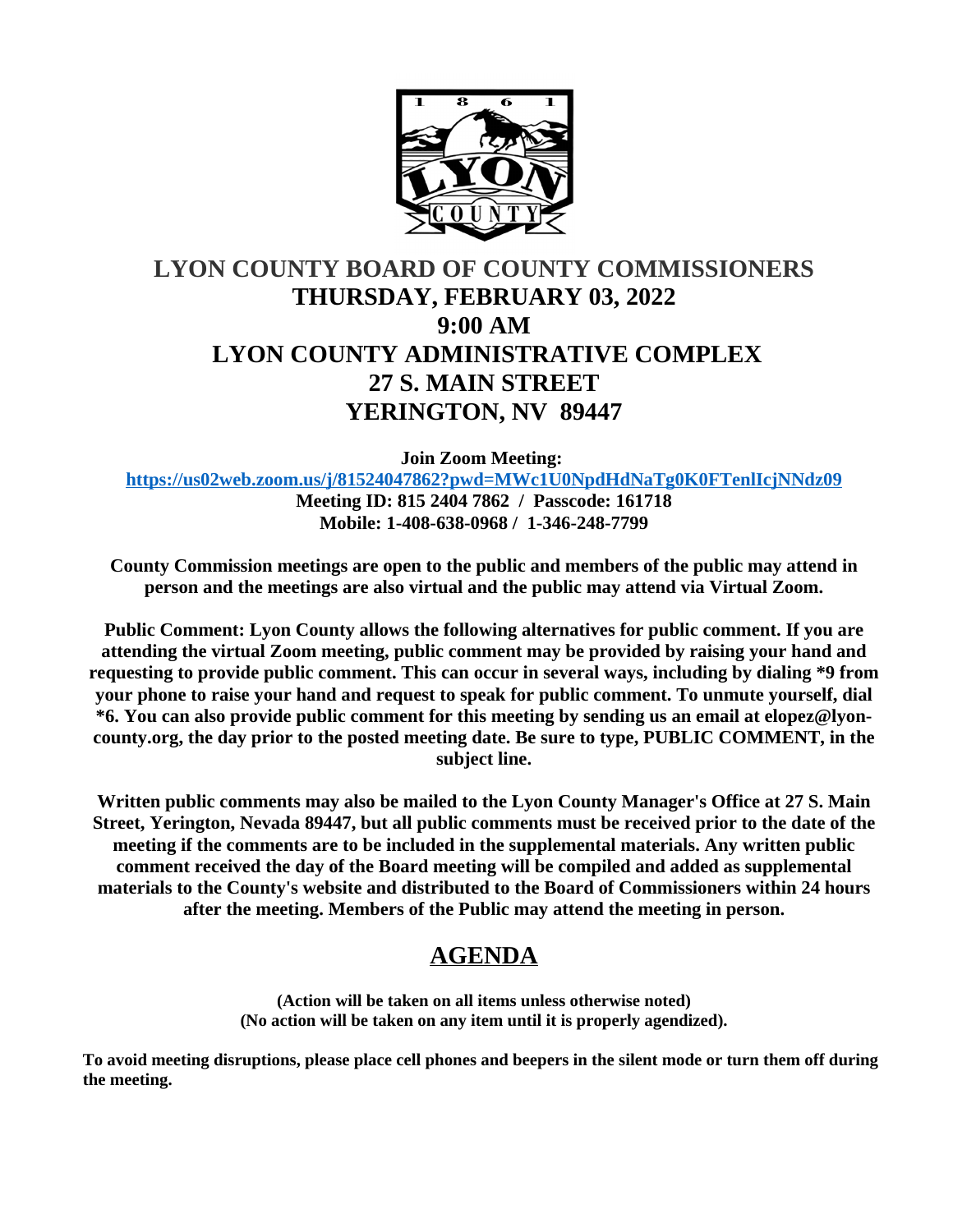**The Board reserves the right to take items in a different order to accomplish business in the most efficient manner. Items may be combined for consideration and items may be pulled or removed from the agenda at anytime.**

**Restrictions on comments by the general public: Any such restrictions must be reasonable and may restrict the time, place and manner of the comments, but may not restrict comments based upon viewpoint.**

 **BOARD OF COMMISSIONERS CONVENING AS OTHER BOARDS** - *Members of the Board of County Commissioners also serve as the Liquor Board, Central Lyon Vector Control District Board, Mason Valley Mosquito Abatement District Board, Walker River Weed Control District Board, Willowcreek General Improvement District Board, the Silver Springs General Improvement District Board, and during this meeting may convene as any of those boards as indicated on this or a separately posted agenda.*

## **NOTE: THIS MEETING MAY BREAK BETWEEN 11:30 - 1:30 FOR LUNCH**

## **1. Roll Call**

**2. Invocation given by Mitch Forster of the Mason Valley Southern Baptist**

## **3. Pledge of Allegiance**

**4. Public Participation (no action will be taken on any item until it is properly agendized)** - *It is anticipated that public participation will be held at this time, though it may be returned to at any time during the agenda. Citizens wishing to speak during public participation are asked to state their name for the record and will be limited to 3 minutes. The Board will conduct public comment after discussion of each agenda action item, but before the Board takes any action. Afterwards, please print your name at the Clerk's desk.*

## **5. For Possible Action: Review and adoption of agenda**

#### **6. Time Certain**

6.a. Time Certain at 10:00 A.M: For Possible Action: Presentation, discussion and direction to the County Manager to assist the City of Fernley with negotiations, litigation in regards to the Bureau of Reclamations plans to line the TCID Canal with concrete. (Requested by Commissioner Jacobson) [- Truckee Canal Extraordinary Maintenance Project Presentation](https://legistarweb-production.s3.amazonaws.com/uploads/attachment/pdf/1222507/2022-02-03_Presentatio_to_Lyon_Co_BCC.pdf)

#### **7. Presentation of awards and/or recognition of accomplishments**

- 7.a. For Presentation Only: Present Deputy Taylor Schairer with a Lyon County Sheriff's Office Life Saving Award.
- 7.b. For Presentation Only: To recognize Greg Smith for his positive attitude and willingness to serve as the Acting Wastewater Superintendent during the Utilities Department time of need (David Bruketta). [-Employee Spotlight, Greg Smith](https://legistarweb-production.s3.amazonaws.com/uploads/attachment/pdf/1203248/20220203_Smith.pdf)
- 7.c. For Presentation Only: To recognize Lyon County Human Services staff John Davis, and Yerington Senior Center volunteer Richard Ralston for their exemplary service to the seniors of the Yerington Senior Center.

## **8. Commissioners/County Manager reports**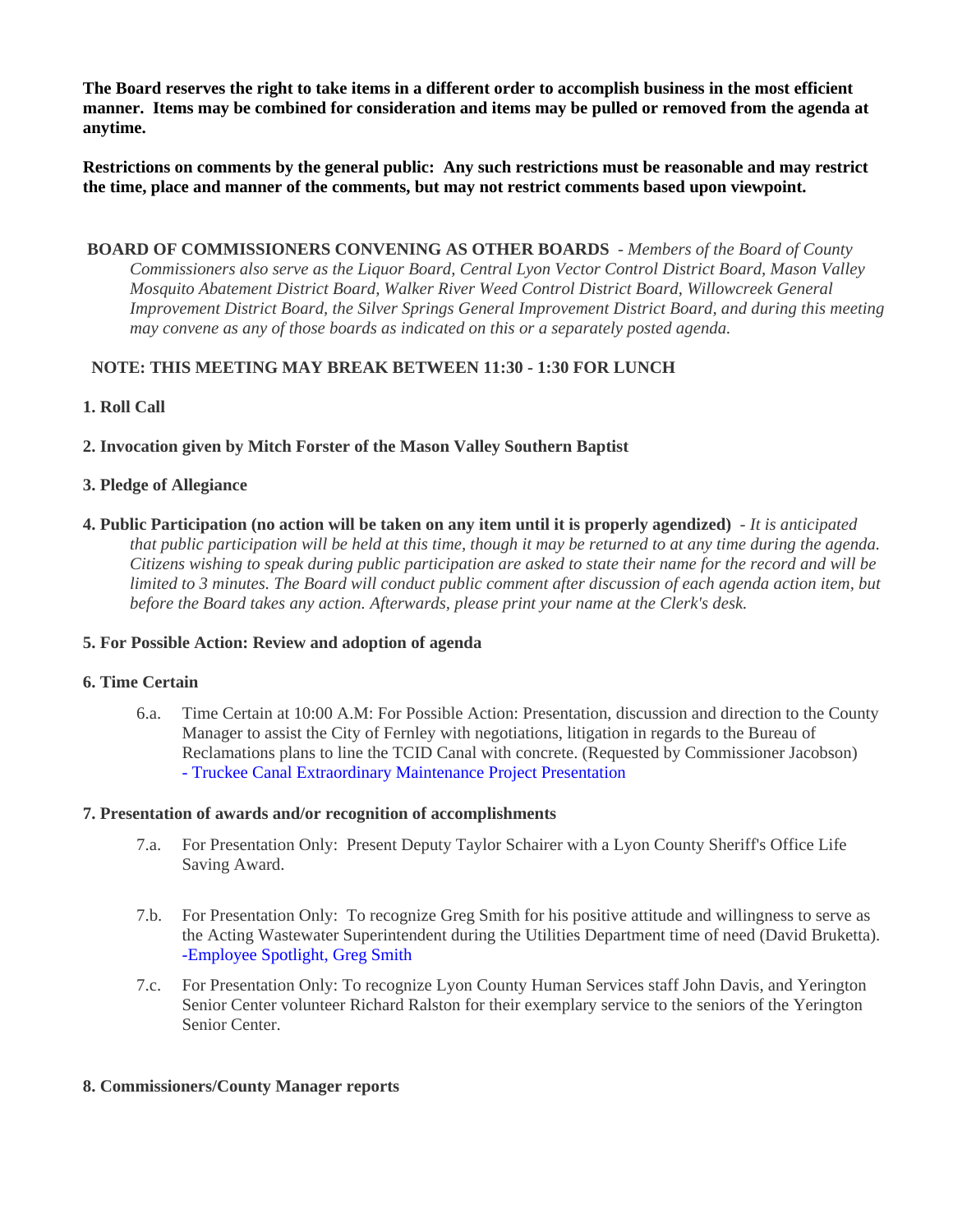8.a. For Presentation and Report: Provide the Board of Commissioners with an update on the Public Lands Bill. (Requested by Commissioner Gray)

## **9. Elected Official's reports**

#### **10. Appointed Official's reports**

#### **11. Advisory Board reports**

 **CONSENT AGENDA (Action Will be Taken on All Items)** - *All matters listed under the consent agenda are considered routine, and may be acted upon by the Board of County Commissioners with one action, and without an extensive hearing. Any member of the Board or any citizen may request that an item be taken from the consent agenda, discussed, and acted upon separately during this meeting.*

#### **12. For Possible Action: Approve County Commission Minutes**

12.a. For Possible Action: Approve the January 20, 2022 minutes.

#### **13. Grants**

- 13.a. For Possible Action: Accept a collection development grant award from the Nevada State Library, Archives and Public Records in the amount of \$5,543, to purchase Ebooks for the library collection between the dates of December 15, 2021-June 30, 2022. [- Collection Development 2022 Grant in Aid Award Lyon County](https://legistarweb-production.s3.amazonaws.com/uploads/attachment/pdf/1219216/-_Collection_Development_2022_Grant_In_Aid_Award_Lyon_County.pdf)
- 13.b. For Possible Action: Accept grant award amendment from Aging and Disability Services Division (ADSD), State of Nevada, for FY2021 CARES funding for outdoor equipment to extend the grant award term to September 30, 2022. [-FY21 CARES Funding Grant Award Amendment ADSD](https://legistarweb-production.s3.amazonaws.com/uploads/attachment/pdf/1220304/-FY21_ADSD_CARES_NOSA_A2.pdf)
- 13.c. For Possible Action: Accept grant award from the Nevada Department of Public Safety, Office of Traffic Safety in the amount of \$2,735, with a County Match of \$684, to obtain child passenger safety certification for identified staff, conduct vehicle child restraint system education, inspections, and installations at locations throughout Lyon County. [-FY22 OTS Grant Agreement](https://legistarweb-production.s3.amazonaws.com/uploads/attachment/pdf/1220317/-FY22_OTS_Grant_Agreement.pdf)

#### **14. Other Consent Items**

- 14.a. For Possible Acton: Approve Detention Facility Inspection Report submitted by Comm. Hockaday. [- Jail Inspection Report of December 2021](https://legistarweb-production.s3.amazonaws.com/uploads/attachment/pdf/1220698/Jail_Inspection_Report_of_December_2021.pdf) [- Staff Report \(Sheriff Frank Hunewill\)](https://legistarweb-production.s3.amazonaws.com/uploads/attachment/pdf/1223678/Adequate.pdf)
- 14.b. For Possible Action: Review and accept claims and financial reports.
	- [Cash Report 1-15-22](https://legistarweb-production.s3.amazonaws.com/uploads/attachment/pdf/1211339/Cash_Report_1-15-22.pdf)
	- [Claims Report 1-1-22 to 1-15-22](https://legistarweb-production.s3.amazonaws.com/uploads/attachment/pdf/1211340/Claims_Report_1-1-22_to_1-15-22.pdf)
- 14.c. For Possible Action: Review and accept travel claims. [- Travel Report 1-1-22 to 1-15-22](https://legistarweb-production.s3.amazonaws.com/uploads/attachment/pdf/1212004/Travel_Report_1-1-22_to_1-15-22.pdf)

#### **\*\*END OF CONSENT AGENDA\*\***

 **REGULAR AGENDA** - *(Action will be taken on all items unless otherwise noted)*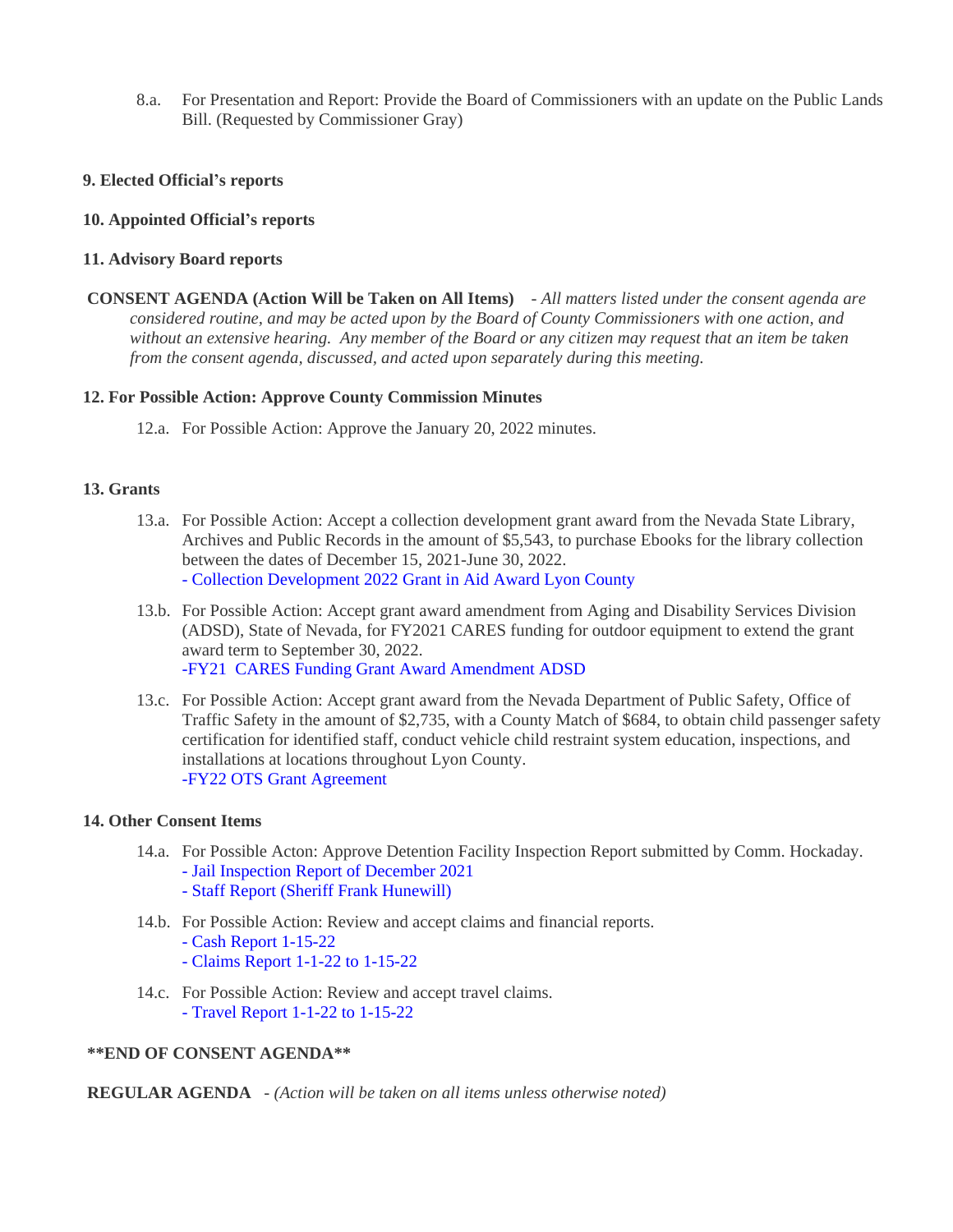## **15. Board Appointments**

- 15.a. For Possible Action: Appoint a member to the Smith Valley Advisory Board, with a term expiring December 31, 2023.
	- [Roger Rodarte, Application](https://legistarweb-production.s3.amazonaws.com/uploads/attachment/pdf/1223582/doc15435020220126111855.pdf)
	- [Michael Palmer, Application](https://legistarweb-production.s3.amazonaws.com/uploads/attachment/pdf/1223592/doc15435120220126111917__1_.pdf)

#### **16. County Manager**

- 16.a. For Possible Action: Approve a resolution adopting policies for naming county facilities, parks, cemeteries, open space and drainages. (Requested by Commissioner Jacobson) [- Res. Policies for Naming County Facilities, Parks, Cemeteries, Open Space and Drainages](https://legistarweb-production.s3.amazonaws.com/uploads/attachment/pdf/1221375/02032022_RESOLUTION_FACILITY_NAMES.pdf)
- 16.b. For Presentation & Report: Update the Board of Commissioners on the status of purchasing/building a Community Center in Mound House. (Requested by Commissioner Gray)
- 16.c. For Possible Action: Presentation, discussion and direction to the County Manager on the location, supporting road network, and funding for a second bridge in the Dayton area. (Requested by Commissioner Gray) [Carson River Bridge - Prime Agreement Exhibits.pdf](https://legistarweb-production.s3.amazonaws.com/uploads/attachment/pdf/1225290/Carson_River_Bridge_-_Prime_Agreement_Exhibits.pdf) [CARSON RIVER BRIDGE FEAS STUDY cond pdf.pdf](https://legistarweb-production.s3.amazonaws.com/uploads/attachment/pdf/1225296/CARSON_RIVER_BRIDGE_FEAS_STUDY_cond_pdf.pdf) [Vidler Proposal Final - Stantec 05.31.2018.pdf](https://legistarweb-production.s3.amazonaws.com/uploads/attachment/pdf/1225297/Vidler_Proposal_Final_-_Stantec_05.31.2018.pdf) [Carson River Bridge - Prelim Eng\\_Fee Estimate.pdf](https://legistarweb-production.s3.amazonaws.com/uploads/attachment/pdf/1225298/Carson_River_Bridge_-_Prelim_Eng_Fee_Estimate.pdf)
- 16.d. For Possible Action: To discuss and provide direction to the County Manager in regards to developing a Bill Draft Resolution (BDR) for the 2023 Legislature, which may include: discussion on possible topics for a BDR; direction to staff to research and come back with information related to a possible BDR; and input from the public on possible topics for a BDR. The Board may direct staff to prepare a resolution and bring back to the Board for further consideration. (Requested by Commissioner Henderson)

#### **17. District Attorney**

- 17.a. For Possible Action: (A) Execution of "Subdivision Settlement Participation Forms" and releases pursuant to the One Nevada Agreement on Allocation of Opioid Recoveries ("One Nevada Agreement") previously agreed upon for participation in settlements with (1) the State of Nevada and opioids distributor defendants AmerisourceBergen Drug Corporation, Cardinal Health, and McKesson as listed in Exhibit C to the One Nevada Agreement, and (2) the State of Nevada and opioid manufacturer defendant Janssen/Johnson & Johnson as listed in Exhibit C to the One Nevada Agreement; and (B) Execution of an "Amendment No. 1 to One Nevada Agreement on Allocation of Opioid Recoveries" regarding a reduction in attorney's fees to the One Nevada Agreement for purposes of these two settlements only.
	- [Participation Form and Release for Janssen-J&J Agreement \(Final\)](https://legistarweb-production.s3.amazonaws.com/uploads/attachment/pdf/1220437/Participation_Form_and_Release_for_Janssen-J_J_Agreement__Final_.pdf)
	- [Participation Form and Release for Distributor Agreement \(Final\)](https://legistarweb-production.s3.amazonaws.com/uploads/attachment/pdf/1220438/Participation_Form_and_Release_for_Distributor_Agreement__Final_.pdf)
	- [Amendment to One Nevada Agreement \(Final\)](https://legistarweb-production.s3.amazonaws.com/uploads/attachment/pdf/1220439/Amendment_to_One_Nevada_Agreement__Final_.pdf)

#### **18. Other**

18.a. For Possible Action: Propose Ordinance amending Lyon County Code Title 5, Chapter 5.01.02, by prohibiting the licensing of a cannabis consumption lounge as a business; Title 7, Chapter 2, by prohibiting the consumption of cannabis and cannabis products in a public place; and providing for the severability, constitutionality and effective date thereof; and other matters properly relating thereto [- Draft Ordinance Prohibiting Cannabis Consumption Lounges in Lyon County](https://legistarweb-production.s3.amazonaws.com/uploads/attachment/pdf/1221215/Draft_Ordinance_Prohibiting_Cannabis_Consumotion_Lounges_in_Lyon_County.pdf)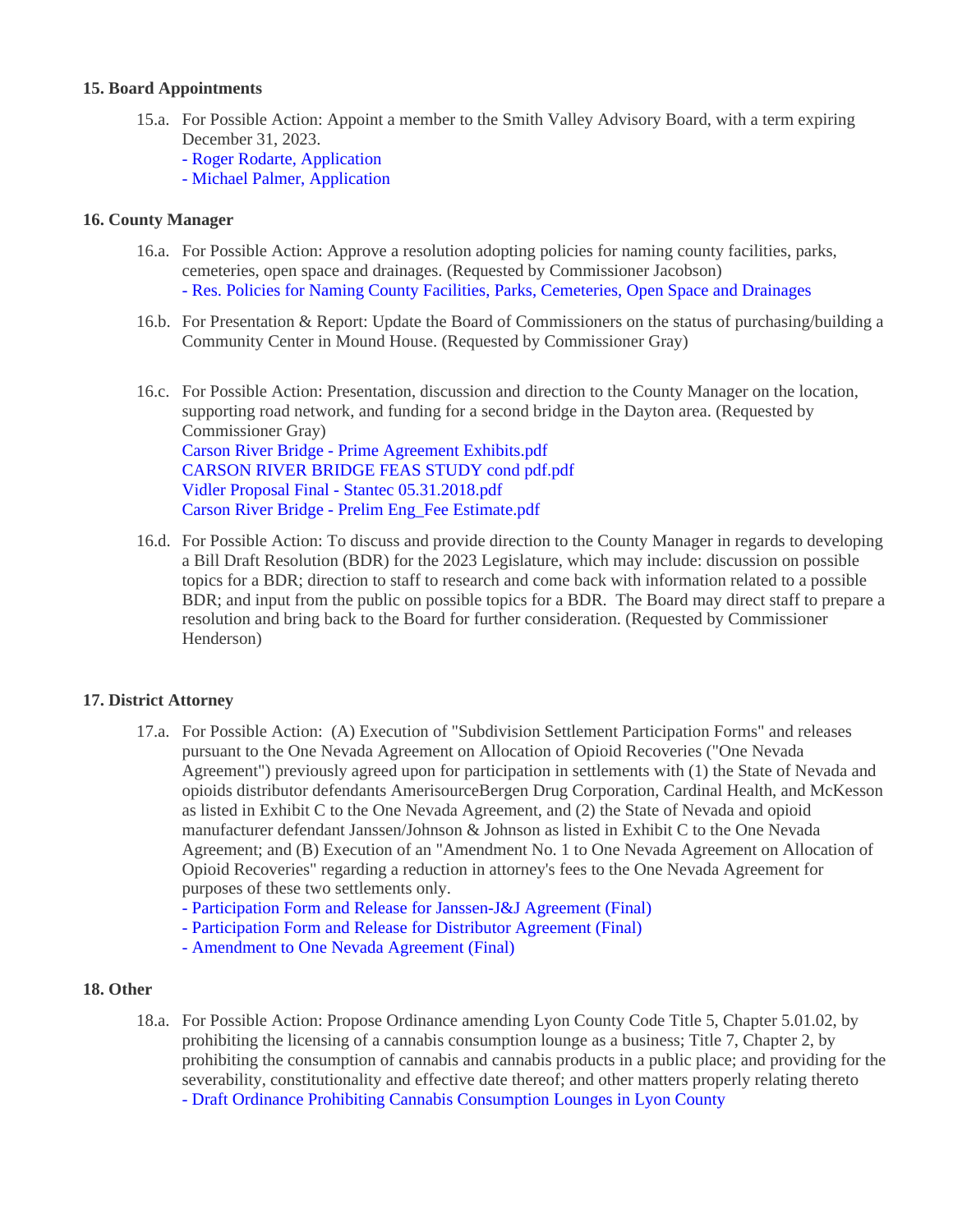#### **19. Agenda Requests**

#### **20. Commissioner Comments**

- **21. Closed Session pursuant to NRS 241.015(3)(b)(2)** *To receive information from the District Attorney or counsel regarding potential or existing litigation involving a matter over which the Board has supervision, control, jurisdiction or advisory power, and to deliberate toward a decision on the matter, and pursuant to NRS 288.220, to receive a report on the status of ongoing labor negotiations; and direct staff accordingly.*
- **22. Public Participation (no action will be taken on any item until it is properly agendized)** *It is anticipated that public participation will be held at this time, though it may be returned to at any time during the agenda. Citizens wishing to speak during public participation are asked to state their name for the record and will be limited to 3 minutes. The Board will conduct public comment after discussion of each agenda action item, but before the Board takes any action.*

## **23. Adjourn**

**This agenda has been posted in accordance with the open meeting law at the Lyon County Administrative Complex.**

Lyon County recognizes the needs and civil rights of all persons regardless of age, race, color, religion, sex, **handicap, family status, or national origin. In accordance with Federal civil rights law and U.S. Department of Agriculture (USDA) civil rights regulations and policies, the USDA, its agencies, offices, and employees, and institutions participating in or administering USDA programs are prohibited from discriminating based on race, color, national origin, religion, sex, gender identity (including gender expression), sexual orientation, disability, age, marital status, family/parental status, income derived from a public assistance program,** political beliefs, or reprisal or retaliation for prior civil rights activity, in any program or activity conducted or funded by USDA (not all bases apply to all programs). Remedies and complaint filing deadlines vary by **program or incident.**

**Persons with disabilities who require alternate means of communication for program information (e.g., Braille, large print, audiotape, American Sign Language, etc.) should contact the responsible agency or USDA's TARGET Center at (202) 720-2600 (voice and T) or contact USDA through the Federal Relay Service at (800) 877-8339. Additionally, program information may be made available in languages other than English.**

**To file a program discrimination complaint, complete the USDA Program Discrimination Complaint Form, AD-3027, found on-line at [http://www.ascr.usda.gov/complaint\\_filing\\_cust.html](http://www.ascr.usda.gov/complaint_filing_cust.html) and at any USDA office or** write a letter addressed to USDA and provide in the letter all of the information requested in the form. To request a copy of the complaint form, call (866) 632-9992. Submit your completed form or letter to USDA by: **(1) Mail: U.S. Department of Agriculture, Office of the Assistant Secretary for Civil Rights, 1400 Independence Avenue, SW, Washington, DC 20250-9410; Fax: (202) 690-7442; or Email: [program.intake@usda.gov](mailto:program.intake@usda.gov)**

**T.D.D. services available through 463-2301 or 463-6620 or 911 (emergency services) notice to persons with disabilities: members of the public who are disabled and require special assistance or accommodations at the meeting are requested to notify the Commissioners'/Manager's office in writing at 27 S. Main Street, Yerington, NV 89447, or by calling (775) 463-6531 at least 24 hours in advance**

**Lyon County is an equal opportunity provider.**

# **Agenda and Backup Material is**